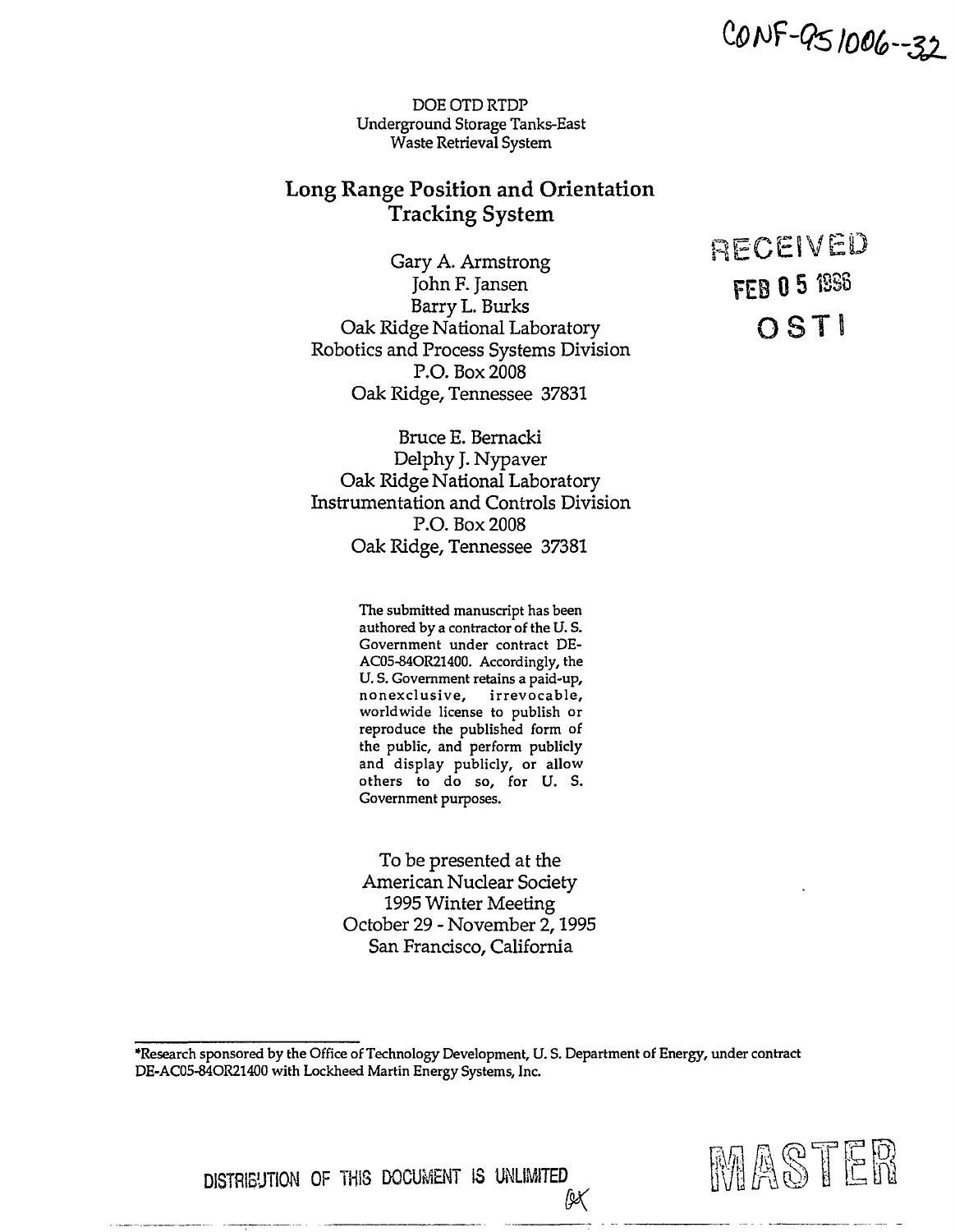## **Long Range Position and Orientation Tracking System**

Gary A. Armstrong, John F. Jansen, Barry L. Burks, Bruce E. Bernacki, and Delphy J. Nypaver Oak Ridge National Laboratory P.O. Box 2008 Oak Ridge, Tennessee 37831

#### **ABSTRACT**

### **1. INTRODUCTION**

The long range position and orientation tracking system (LRPOTS) will consist of two measurement pods, a VME-based computer system, and a detector array. The system is used to measure the position and orientation of a target that may be attached to a robotic arm, teleoperated manipulator, or autonomous vehicle. The pods have been designed to be mount in the man-ways of the domes of the Fernald K-65 waste silos. $^1$  Each pod has two laser scanner subsystems as well as lights and camera systems. One of the laser scanners will be oriented to scan in the pan direction, the other in the tilt direction. As the lasers scan across the detector array, the angles of incidence with each detector are recorded. Combining measurements from each of the four lasers yields sufficient data for a closed-form solution of the transform describing the location and orientation of the Content Mobilization System (CMS). Redundant detectors will be placed on the CMS to accommodate occlusions, to provide improved measurement accuracy, and to determine the CMS orientation.

<sup>&#</sup>x27;Research sponsored by the Office of Technology Development, U.S. Department of Energy, under contract DE-AC05-84OR21400 with Lockheed Martin Energy Systems, Inc.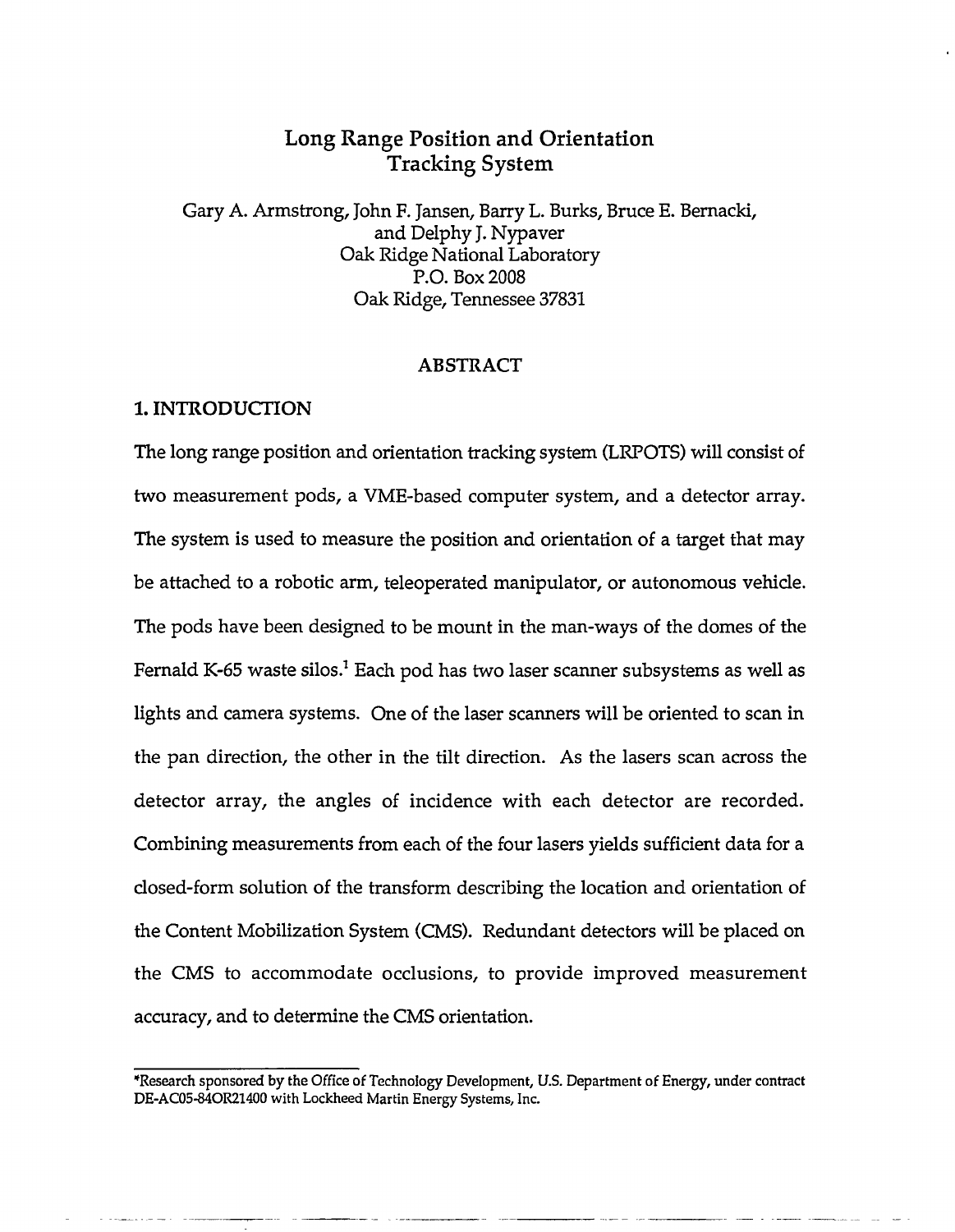### 2. DESCRIPTION OF THE ACTUAL WORK

The laser scanner sweeps a three-dimensional wedge that is 45° by 90°.<sup>2,3,4,5</sup> The combined pan and tilt laser scanner wedges are shown in Fig. 1. To determine a detector's pan-and-tilt angle from the laser scanners, the detector must be hit by the laser scanners. This requires the detector to be within the 45° by 45° work area depicted in Fig. 2. At 15.24 m (50 ft.) the work area will have a planer size of 12.62 m (41.4 ft.) by 12.62 m (41.4 ft). The pan-and-tilt motion controllers on the pod will be used in conjunction with the data from the scanning system to keep the CMS centered in user definable region of interest with the 45° by 45° work area.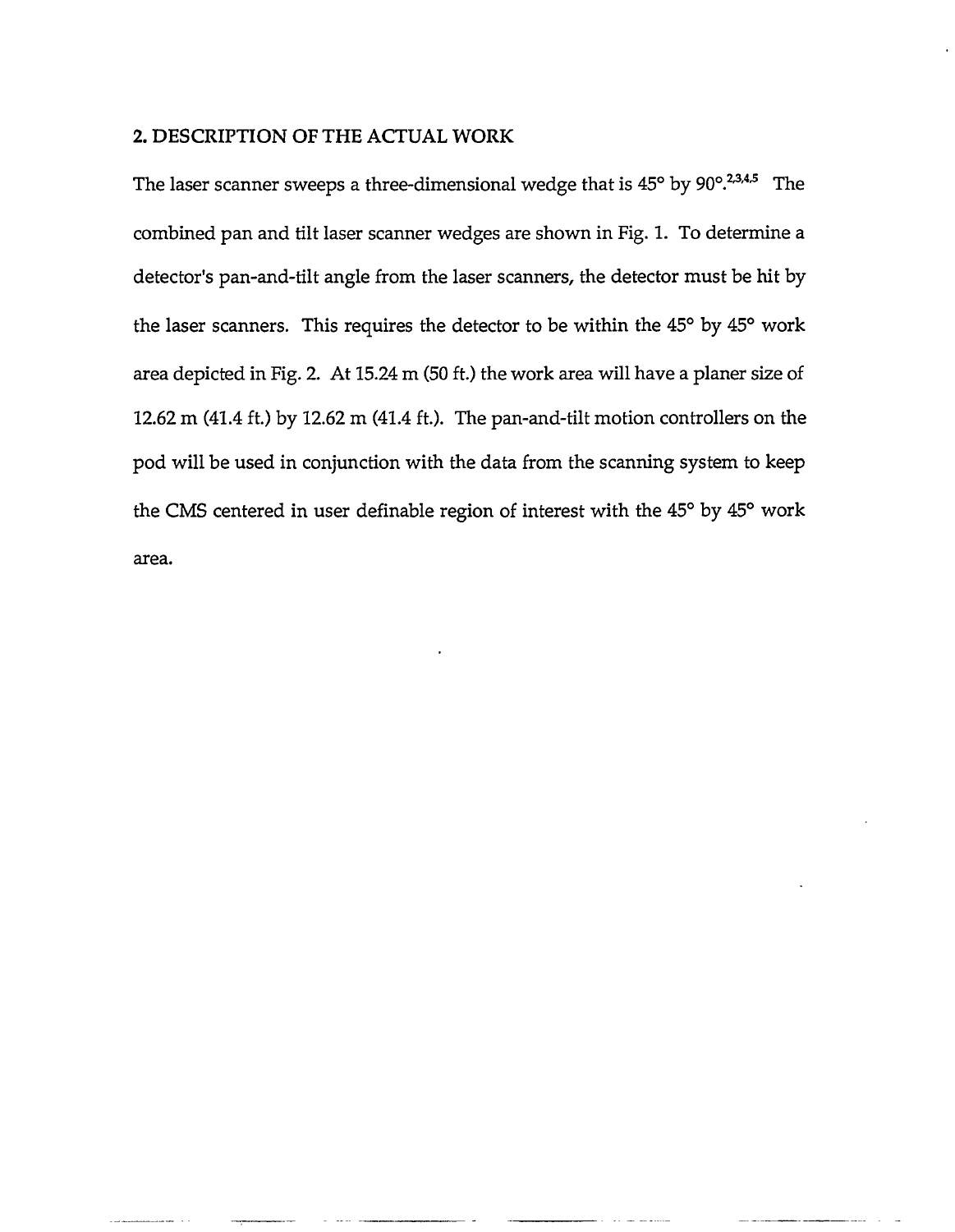

Fig. 1 Pan-and-tilt laser scanners work area.

On the basis of on quaternion algebra,<sup>6</sup> the orientation of the vehicle frame of reference with respect to the world frame can be determined by solving a loworder eigenvalue problem. The data requirements to this algorithm are simply the sensor locations with respect to the vehicle frame and the measured sensor location with respect to the world frame. Occlusion of the sensors can 'readily be handled by this algorithm. The advantage of this type of formulation over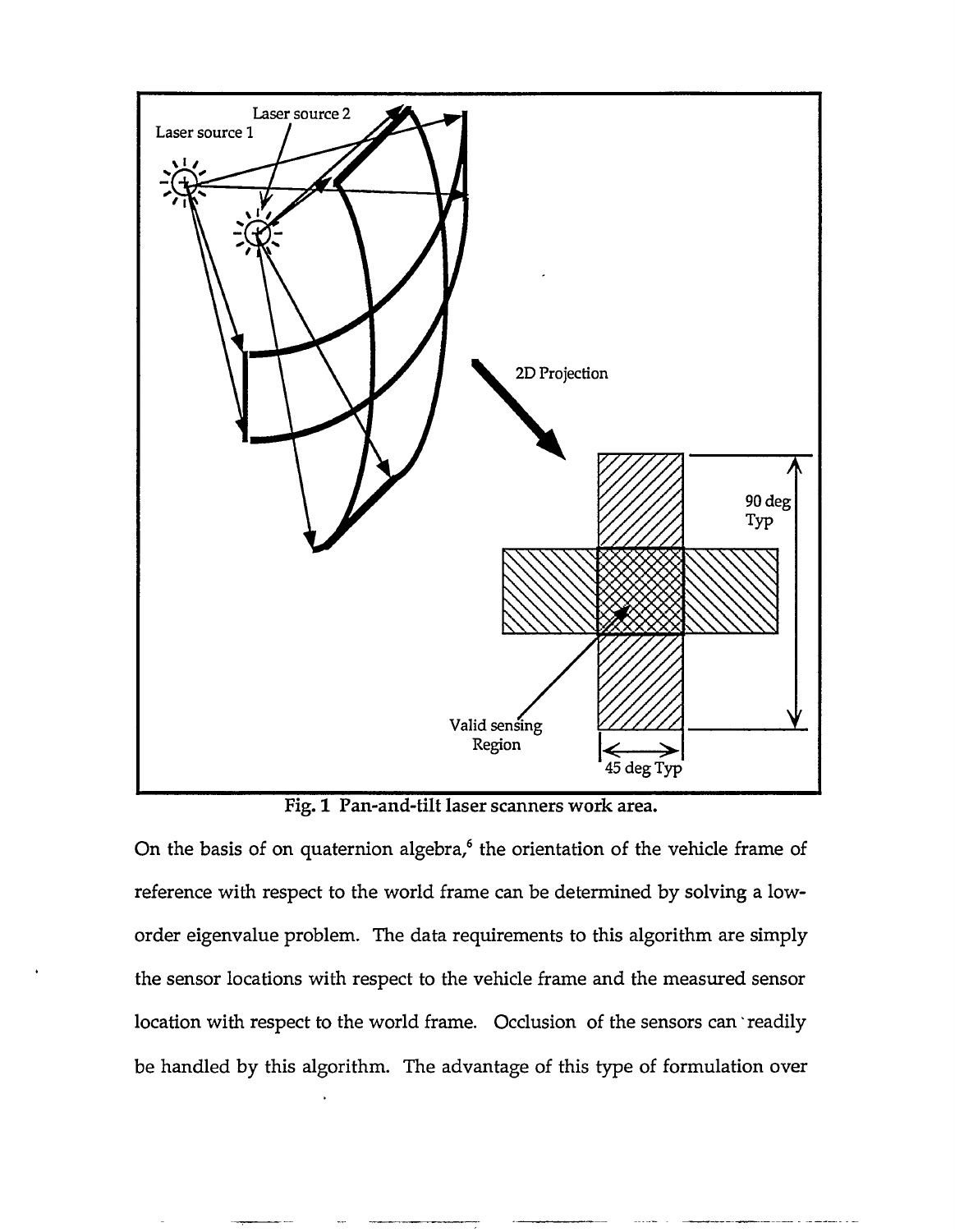other methods is that this scheme is numerically robust to sensor noise and at the same time has low computational requirements. The orientation algorithm determines the positions of the detectors on the vehicle by analyzing the vector addition problem geometrically depicted in Fig. 2.



Relationship between reference frame, vehicles, and lasers

Fig. 2 Vector analysis of detector location.

#### 3. RESULTS

The system is currently being calibrated. During the sensitivty analysis the pitch and tilt of the line laser relative to the scanning mirrors was found to be the most sensitive variable in the system model. This is being resolved by purchasing lasers that have their optical and mechanical axis more carefully aligned, as well as purchasing mechanical alignment pitch and tilt stages to retrofit into the scanning stages.